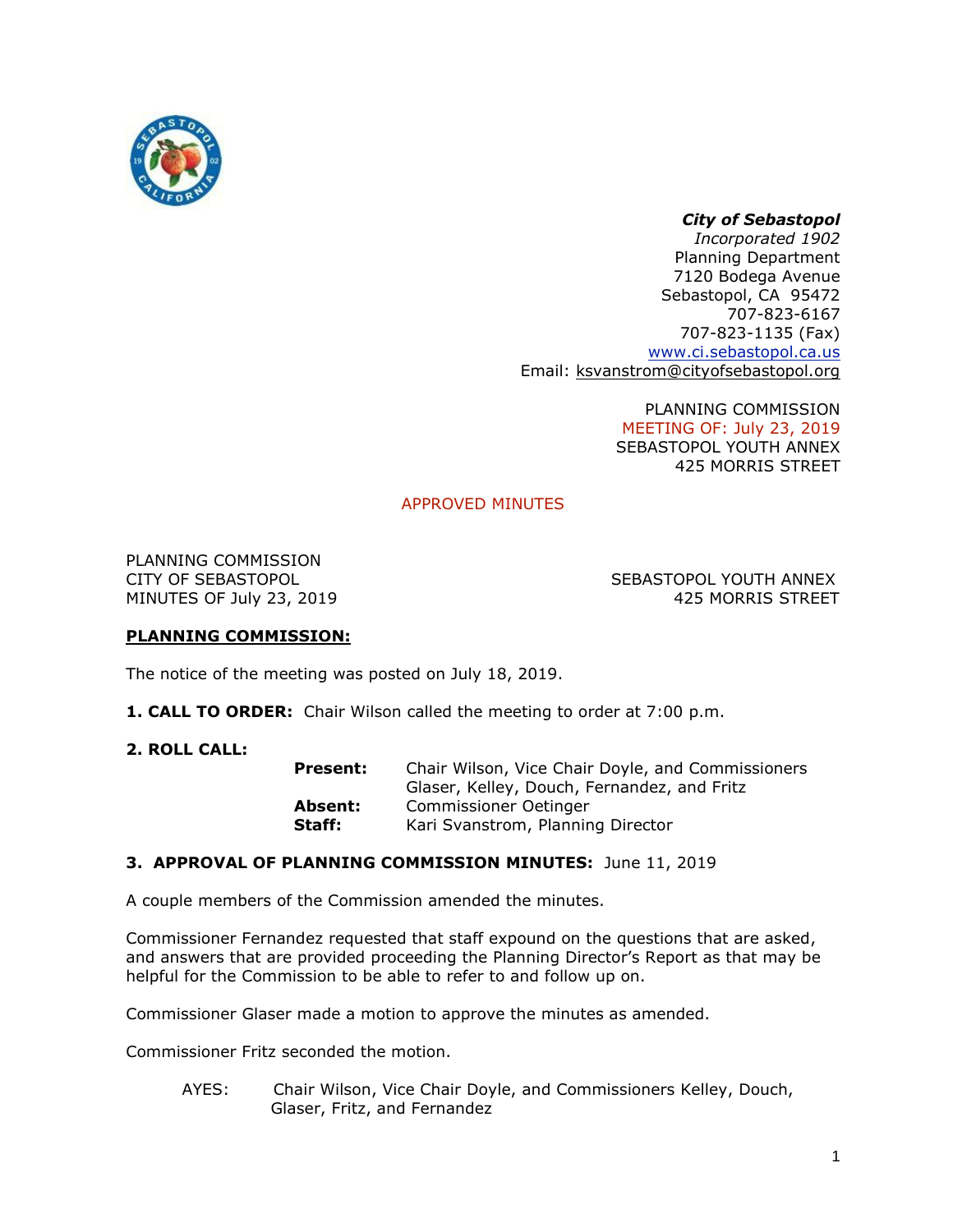NOES: None ABSTAIN: None ABSENT: Commissioner Oetinger

## **4. COMMENTS FROM THE PUBLIC ON ITEMS NOT ON AGENDA:** (none)

## **5. STATEMENTS OF CONFLICTS OF INTEREST:**

Commissioner Kelley stated that she has property within 500' of Item 8B on tonight's agenda and would be recusing herself from that discussion.

**6. PLANNING DIRECTOR'S REPORT** (Update on Future Agendas, Action of Other Boards and City Council)

Director Svanstrom provided the following updates:

- The City has an adopted budget for FY 19/20.
- The Council is working on their goals and priorities.
- The Council has requested a status report from the Planning Department on the Implementation chapter of the General Plan.
	- This is scheduled to go before the Council in September.
	- This will also come before the Planning Commission as an informational item.
- Invited members of the Commission to the Council meeting of August  $6<sup>th</sup>$  as there are a couple of items of interest on the agenda.
	- Commissioner Oetinger will be in attendance as the official Planning Commission liaison.
		- o One item of interest is the Vacation Rental Moratorium.
		- $\circ$  The moratorium will be directed at non-hosted rentals of more than 30 days per year.
		- $\circ$  The Planning Commission meeting of August 13<sup>th</sup> will include discussion of the City's vacation rental regulations.
		- **•** The other item of interest is the Planning Commission Work Plan which will be reviewed by the Council.

Commissioner Glaser asked Director Svanstrom to provide an update on the recent open house at The Barlow.

Director Svanstrom provided the following updates:

- Two open house events have been held recently.
- A developer is looking at doing a residential development on the open space behind the O'Reilly site.
	- Their open house was held in June and through it initial concepts were discussed.
	- The City has received an initial application that focuses mostly on how they want to work with existing site elements like trees.
	- The application will be going before the Tree Board in August.
- The Barlow held an open house event last month to talk about potential ideas for the Foundry building and the north half of the Guayaki building, both of which are currently vacant.
	- Their general idea is to look at some sort of mixed-use development with housing above.
	- Thanked members of the Commission that attended the open house.
	- The Barlow noted that they would likely hold a second open house.
	- The Barlow received good feedback from the people in attendance.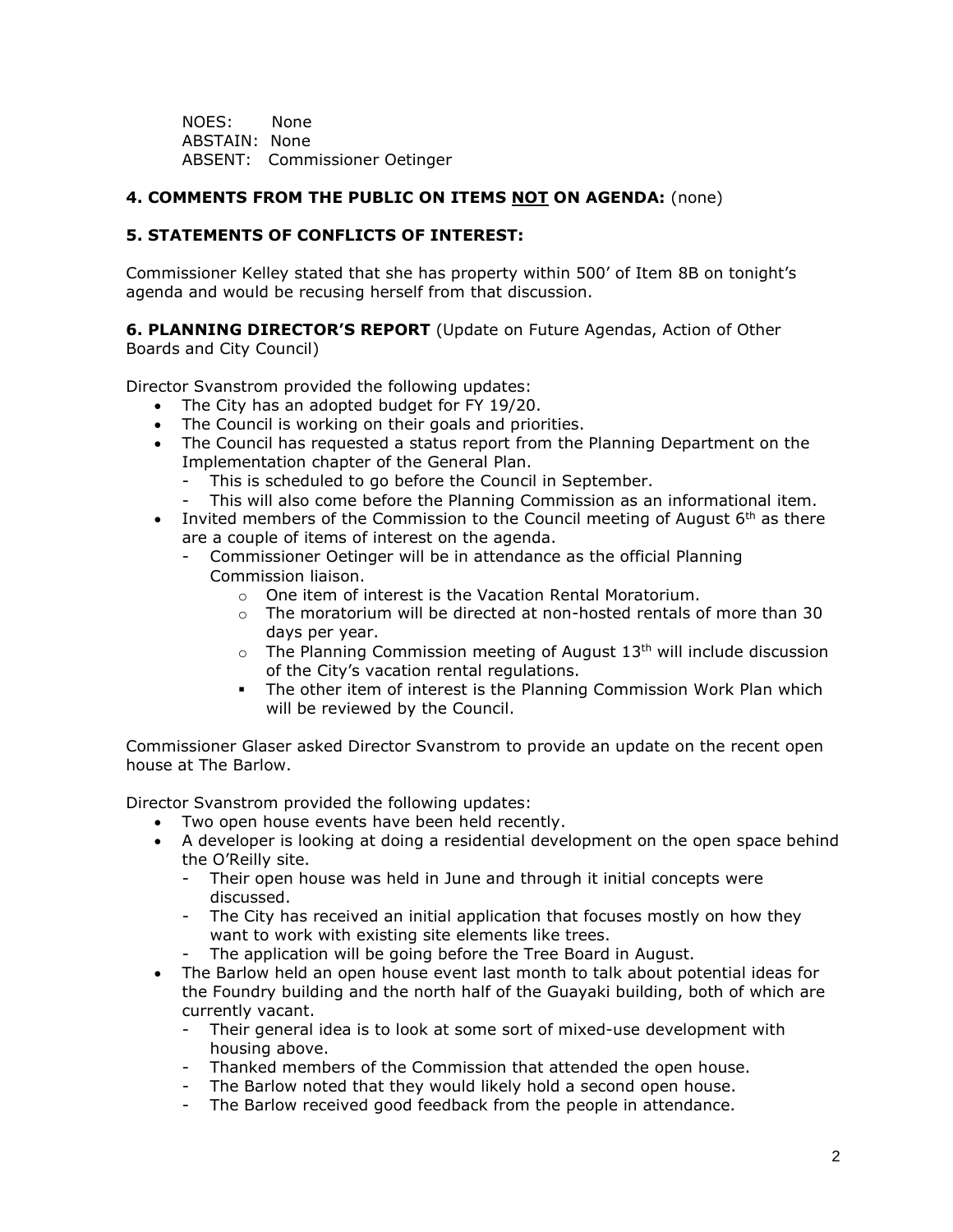- People are very interested in housing right now.
- People expressed concerns related to flooding.
- Will provide updates to the Commission if it progresses.
- Additionally, the City has received an application to reuse the Fircrest Convalescent Hospital building (which has been vacant for over a year) as a mental health facility.
	- An open house will be held on July 31, 2019.
	- Encouraged members of the Commission to attend the open house if they can.
	- Any members of the Commission who attend can ask questions but should refrain from entering a dialogue since it will be coming before the Commission for their review.
	- The application will be coming before the Commission in late-August.

After conclusion of Agenda Item 8B, Director Svanstrom provided the following additional staffing updates:

- Krystle Rizzi is working in the Planning Department as the Assistant Planner from one of the City's on-call consulting groups.
	- Ms. Rizzi works in City Hall on Tuesday and Thursday.
	- Encouraged members of the Commission to stop by and introduce themselves and say hi to Ms. Rizzi.
- Last week the City Council approved recruitment at the Associate Planner level which is a slightly higher position than the previously held one of Assistant Planner.

# **7. CONSENT CALENDAR (PUBLIC HEARING IF REQUESTED):**

**A. APPROVAL OF A RESOLUTION ADOPTING FINDINGS OF DENIAL OF A USE PERMIT AT 523 SO MAIN STREET:** Adoption of a Resolution and Findings of Denial for a Use Permit for a Type 3 Cannabis (office-only) use in accordance with the Findings of Denial and vote to deny the Use Permit read into the record at the June 11, 2019, Planning Commission meeting.

Chair Wilson asked if anyone wished to remove this item from consent. Commissioner Glaser commented:

- As a non-voting member during the discussion on June 11, 2019 he wished to reiterate a comment that he'd stated at that time regarding the General Plan, the Zoning Ordinance, and so on.
- The application fits closely with what is expected to be in the area it was proposed for.
- The argument for denial was that this use did not fit in with what surrounds it.
- In this case, the property should be zoned to match the use the City would like to see there.

Hearing nothing further, Chair Wilson asked for a vote.

The Commission voted as follows:

AYES: Chair Wilson, Vice Chair Doyle, and Commissioners Kelley, Douch, and Fernandez NOES: Commissioners Glaser and Fritz ABSTAIN: None ABSENT: Commissioner Oetinger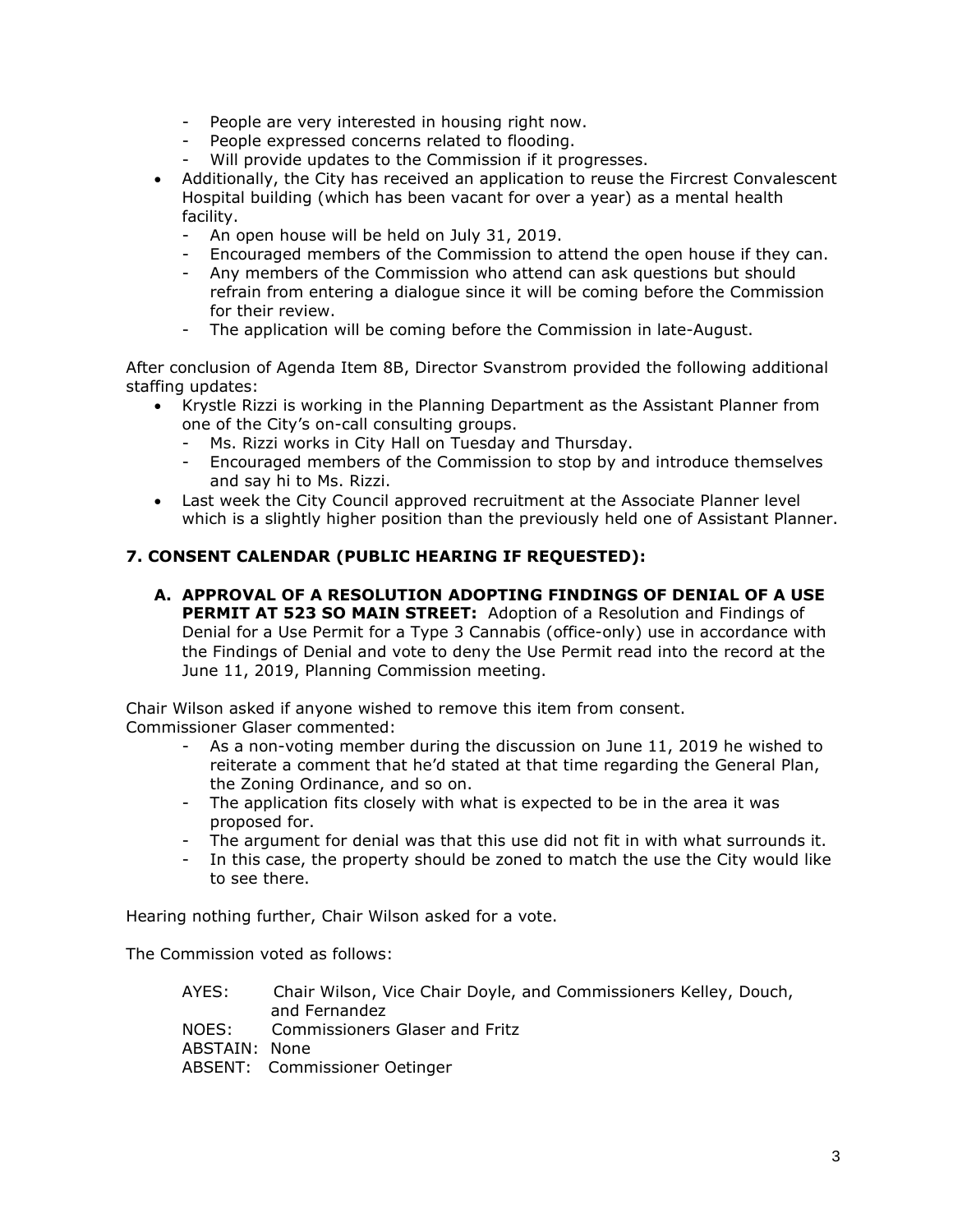Vice Chair Doyle commented that he did not believe that this item should have been placed on consent and asked a procedural question of Director Svanstrom.

Vice Chair Doyle made a motion to approve the Consent Calendar.

Commissioner Douch seconded the motion.

The Commission voted as follows:

AYES: Chair Wilson, Vice Chair Doyle, and Commissioners Kelley, Douch, and Fernandez NOES: Commissioners Glaser and Fritz ABSTAIN: None ABSENT: Commissioner Oetinger

#### **8. PUBLIC HEARING:**

**A. USE PERMIT:** This is an application, submitted by Timo Marshall/Spirit Works Distillery, for an amendment to an existing Conditional Use Permit to increase production of a single-user production distillery from 5,000 cases to 40,000 cases at Spirit Works Distillery, located at 6790 McKinley St, Suite 100. The original Conditional Use Permit was granted December 13, 2011 (file 2011-060). Additional cases include increased production for Spirit Works and contract distillery work for other labels. Staffing is anticipated to increase from 10 to 12 employees; no physical modifications to the facility are proposed.

Director Svanstrom presented the staff report.

The Commission asked questions of Director Svanstrom.

Vice Chair Doyle commented that Condition 1 and Condition 10 are redundant.

Director Svanstrom concurred and commented that the Commission could remove one. The Commission agreed to strike Condition 10.

The applicant, Timo Marshall, provided a presentation and was available for questions.

The Commission had no questions for Mr. Marshall.

Chair Wilson opened the public hearing.

Hearing none, Chair Wilson closed the public hearing and asked for Commission deliberation.

Hearing none, Commissioner Fritz made a motion to approve the application as submitted with removal of Condition 10.

Commissioner Fernandez seconded the motion.

The Commission voted on the motion as follows:

AYES: Chair Wilson, Vice Chair Doyle, and Commissioners Kelley, Douch, Glaser, Fritz and Fernandez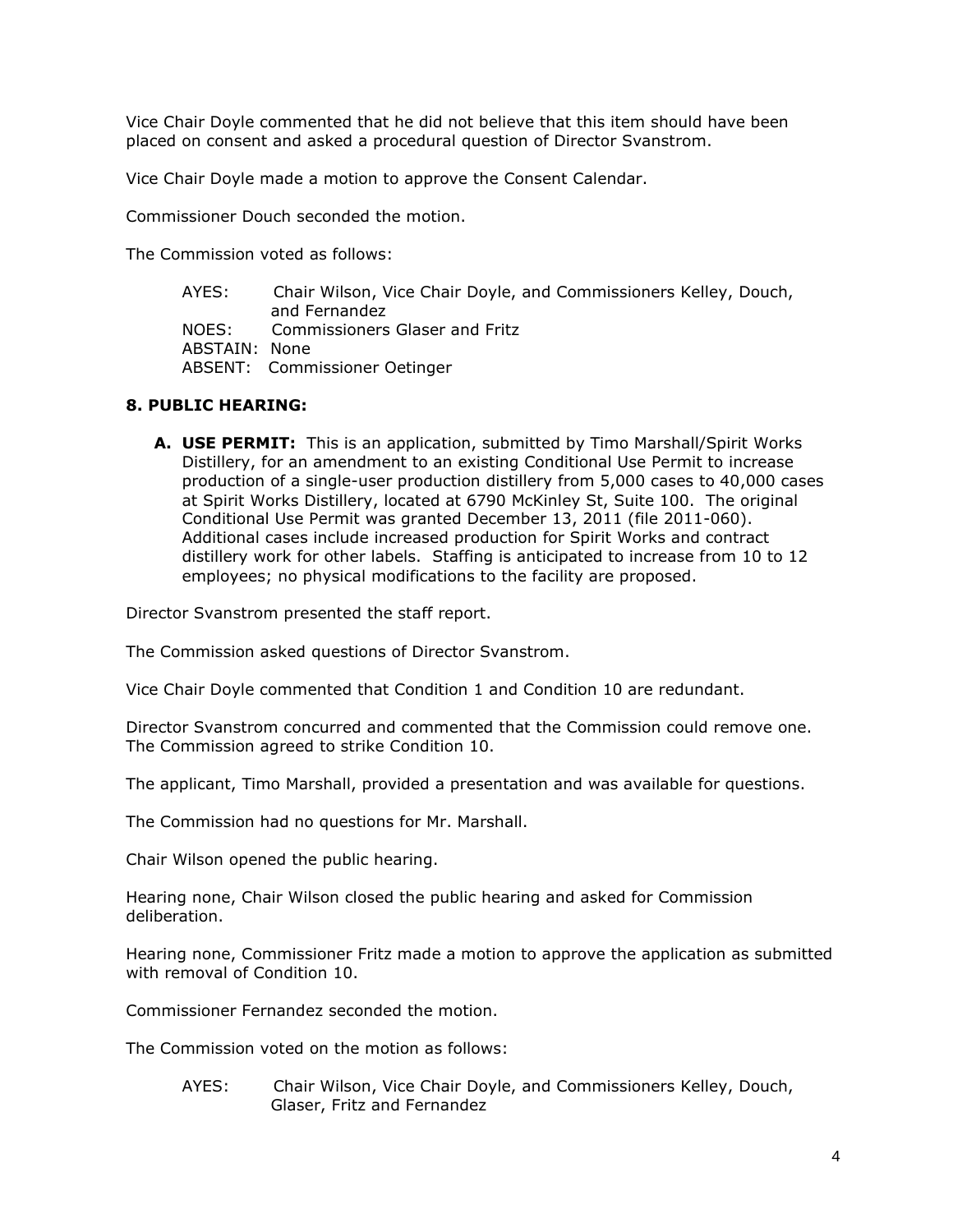NOES: None ABSTAIN: None ABSENT: Commissioner Oetinger

Commissioner Kelley recused herself from Item 8B and left the dais.

**B. USE PERMIT:** This is an application, submitted by Kia Bolan & Lizette De Arkos/Sebastopol City Limits, Inc., for a Conditional Use Permit to operate a Cannabis Distribution operation at 6871 Abbott Avenue, Suite 4. The applicant has an approved Cannabis Cultivation (indoor) permit on file (2018-99), which has not yet begun operations, which would share the suite with the distribution use. The proposes uses would occupy approximately 11,750 square feet of the existing building plus a proposed 1,600 square foot two-story addition (800 sq. ft. on each level) for a total of 13,350 square feet for both the cultivation and distribution operations. Per Chapter 17.360, the proposed use is permitted in the district with Conditional Use Permit approval. The application has been filed in accordance with Chapter 17.360, the Comprehensive Cannabis Ordinance. Per Chapter 17.360, the proposed use is permitted in the district with Conditional Use Permit approval.

Director Svanstrom presented the staff report.

Director Svanstrom noted several additional handouts that had been received after packets were distributed. Those handouts were distributed to the Commission by being placed on the dais prior to the start of tonight's meeting.

The Commission asked questions of Director Svanstrom.

Hearing no further questions of Director Svanstrom, Chair Wilson asked if the applicant wished to make a presentation.

The applicant, Lizette De Arkos, provided a presentation and was available for questions.

The Commission asked questions of Ms. De Arkos.

Commissioner Glaser commented:

• The applicant may want to look into Sonoma Clean Power as they are currently recruiting participants for a study on energy-saving technology in which businesses can receive free energy-efficient equipment.

Commissioner Fernandez commented:

- Asked the applicant to keep the nearby Railroad Forest Bike Path in mind.
	- Perhaps at some point in the future more work will be done there.
	- At one point a volunteer effort was able to do a lot to clean up the area which has since become overgrown again.
	- May be a project the applicant wants to keep in mind as their project site is right next door.

The Commission asked questions of Project Architect, Lars Langberg.

The Commission asked additional question of Ms. De Arkos.

Chair Wilson opened the public hearing.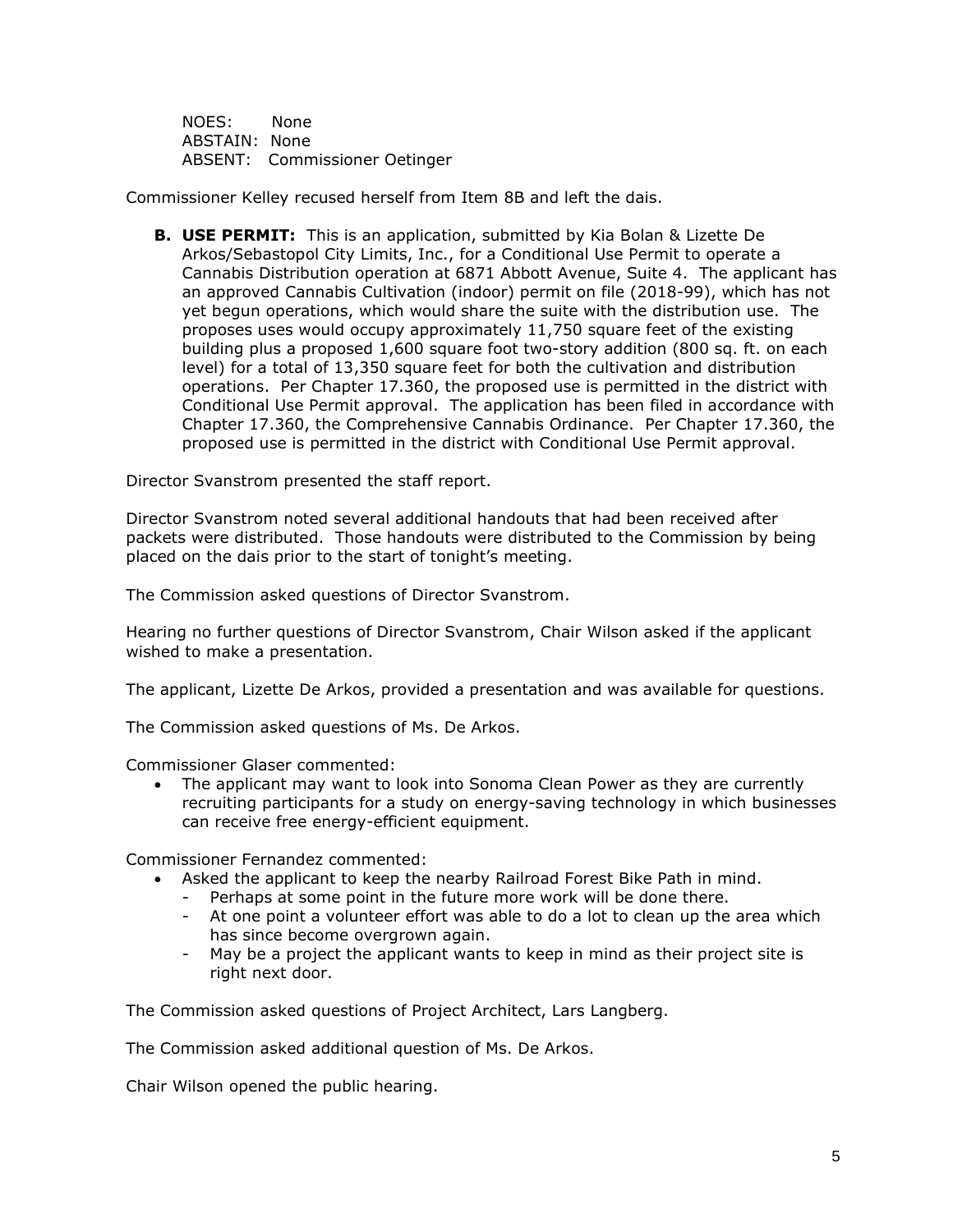Bill Robie, Eleanor Avenue, commented:

- Appreciates Director Svanstrom's summary of the letter he submitted during her presentation of the staff report.
- The applicant's presentation was very good.
- Disappointed to hear the applicant's response on their being a stigma on the cannabis community in the context of limiting delivery hours.
- Limiting delivery hours is not an uncommon practice for businesses that are near residential areas.
- Director Svanstrom mentioned that there is a residential area within a 600' radius of the proposed project site.
- There are homes much closer than 600'. There are homes easily within 100' of the building.
- The building itself is within 50' of the Joe Rodota Trail.
	- Begged to differ with Director Svanstrom that the building cannot be missed when walking by on the Joe Rodota Trail.
	- Perhaps a cyclist wouldn't notice the building if riding by on the Joe Rodota Trail.
- Happy to hear Commissioner Fernandez asking questions about the Joe Rodota Trail and Railroad Forest Bike Path.
- The letter that he wrote stating some of his concerns was signed by fifteen of his neighbors.
- Some of the other neighbors that probably would have signed as well have been out of town and unreachable.
- Expressed concern over use of alarms if that was something that would cause a disturbance to the neighbors.
- Primary concern of he and his neighbors is the impact that this use could have on them.
- Appreciates the Commission being mindful of potential impacts on the neighbors.
- Reiterated how close some residential properties are to this project site.
- Urged the Commission to keep an eye on parking, especially as the business grows because people will park in residential neighborhoods if they can't find anywhere else to park.
- Sebastopol has enough issues when it comes to parking already.
- Thanked the Commission for their time.

Barbara Dunham, Eleanor Avenue, commented:

- Appreciates the applicant's presentation and the number of questions they were able to answer through it.
- The Joe Rodota trail is right over the fence on Eleanor Avenue.
- Eleanor Avenue is raised so in terms of the noise factor residents of Eleanor Avenue will be more impacted by some of the noise.
- Asked if there are setback requirements from The Joe Rodota trail as it is a linear park.
- Concerned regarding Abbott Avenue and coming in from the east because people making a left-hand turn into the CVS parking lot is already a problem.

Chair Wilson clarified that Ms. Dunham was referring to people proceeding westbound and making a left-hand turn into the CVS parking lot.

Ms. Dunham responded in the affirmative and continued her comments as follows:

• Asked a clarifying question regarding placement of the loading dock.

Mr. Langberg responded to Ms. Dunham's question on the loading dock.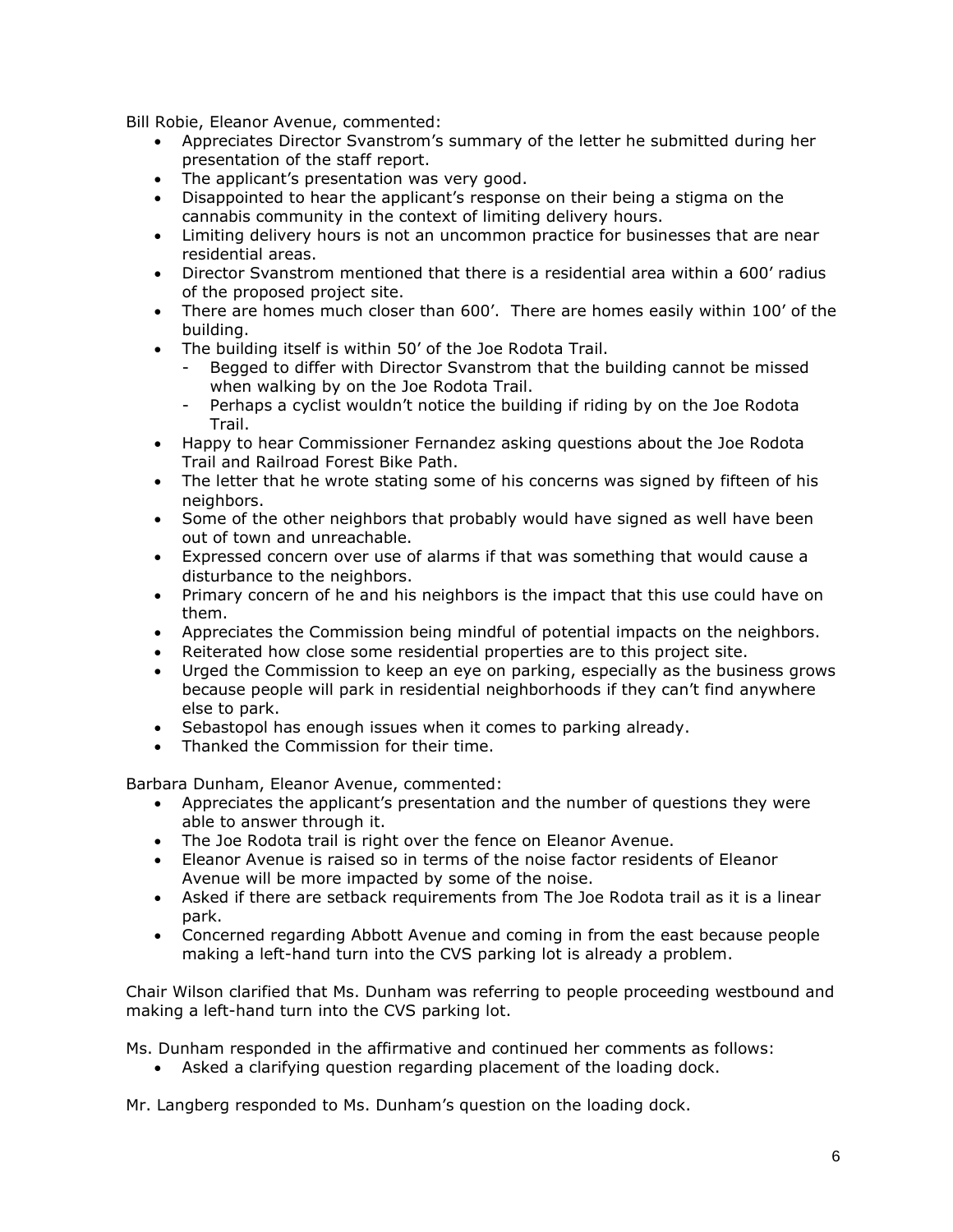Craig Litwin, a resident of Sebastopol, commented:

- Principal and CEO of 421 Group.
- Believes in these applicant's so much that they've been volunteering their time to help them over the past month.
- Submitted 36 more signatures of support and three more letters of support to the record.
- The applicant team consists of all really good people.
- Has worked full-time in the cannabis industry since 2008 throughout California.
- His company, 421 Group, looks for people who are going to give back to the community with their time and their money, who works with sincerity and who takes the rules seriously.
- Happy to support this application.
- Thanked the Commission for their time.

Hearing nothing further, Chair Wilson closed the public comment period and asked for Commission deliberation.

Commissioner Glaser commented:

- Concerned regarding parking.
- Our Zoning Ordinance is missing something in terms this type of use when it comes to parking.
- This type of use is like a warehouse.
- The applicant has indicated the number of employees they expect to have, and that number is not the same as it would be if they were involved in production, as such the number of parking spaces they're requesting should be sufficient.
- The rear of the building is closer to the Joe Rodota Trail and the area back there is paved.
- Asked about seeing a parking plan versus just knowing the number of spaces they have available to them.
- As somebody who walks the Joe Rodota Trail a lot, he commented that the building can be seen although it is pretty remote from the trail.
- Does not consider parking to be an issue in that our parking calculation for a growing space (agricultural) ought to be 1 space per 1,000 square feet as opposed to 1 space per 500 square feet.
	- If this were the case the applicant would be well within the requirement.

Commissioner Fernandez asked Director Svanstrom a question regarding the conditions of approval for the neighboring tow company.

Commissioner Fernandez commented:

- There is likely to be more of an impact in terms of noise from the neighboring tow truck business than there would be from this project.
- In terms of a maximum number of deliveries; because this is a new business, he would like to give the applicant some latitude while they figure all of that out.
- The City has policies and ordinance in place that can be used if issues arise.
- Requested that operational manuals instruct all delivery and any other transport vehicles that left turns from westbound Highway 12 (Sebastopol Avenue) onto Barnes Avenue be prohibited.
- This will be a great business to have in Sebastopol.
- Very much in support of this application.

Director Svanstrom commented that Sebastopol Towing is listed as a 24-hour business.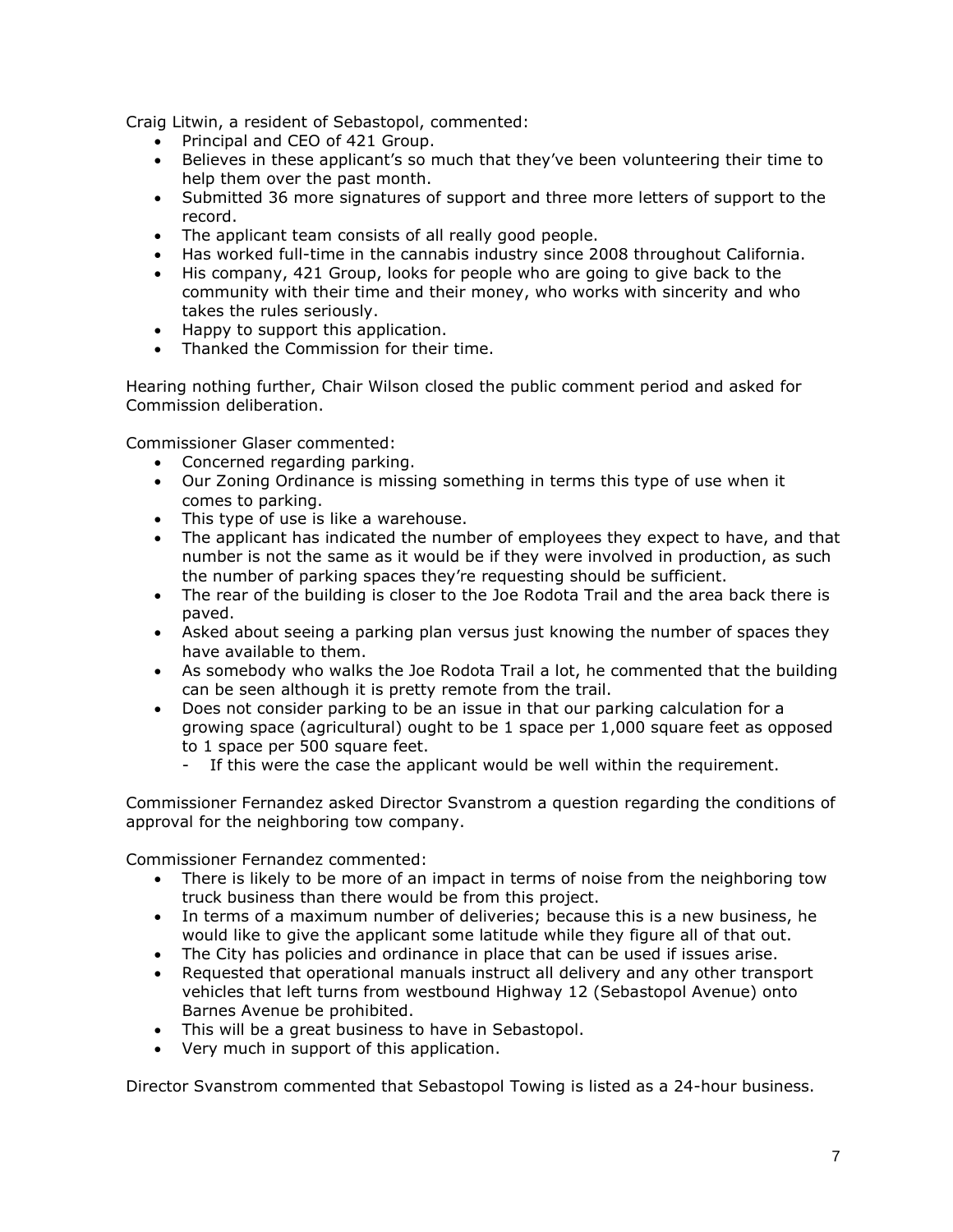Vice Chair Doyle commented:

- This appears to be a very good location for this use.
- The applicant gave a great presentation on what they're going to do and how they're going to do it.
- Suspects that the cargo van loading area is too small.
- There may be circulation issues in the back.
- Does not believe that the parking reduction is necessary and does not want to vote in support of the request.
- Wishes the applicant could make the parking work without the requested reduction.
- If the parking reduction is granted, Condition of Approval #18 provides language that could be utilized if problems arise which makes him more comfortable with supporting the application.

Commissioner Fernandez commented:

- Follows what Vice Chair Doyle is saying with regards to parking and circulation.
- It sounds like the issue with the parking spaces has more to do with the next-door tenant, not the building owners.
- By granting the exception we'd be missing the opportunity to have the property owner step in and work out the parking issue so that an exception would not be required.
- Doesn't want to holdup the project over the parking issue.

Vice Chair Doyle commented:

- Concurred with Commissioner Fernandez.
- Would support encouraging the property owner to step in in-lieu of granting the exception.
- Suspects that much of the Commission would not want to hold up this project over parking.
- Falls back on Condition of Approval #18 if issues with parking and/or circulation arise.

Commissioner Glaser commented:

- With regards to Condition of Approval #18; as a Planning Commission we want to look to the future in terms of reducing vehicle miles traveled (VMT).
- A primary method to reduce VMT is reducing and charging for parking.
- Many City's now have maximum parking allowances in order to force VMT reduction.
- Development of a TDM (Transportation Demand Management) shows good insight.
- This should serve as a model instead of requiring the addition of more and more parking.
- We don't want to be like Sunnyvale where 30% of the city is paved to ensure that there is enough parking.
- We want Sebastopol to be walkable and this application coincides with that goal.

Vice Chair Doyle commented:

- An alternative way of looking at this is to consider that this project is proposing to add an addition where there would be room to add additional parking spaces.
- This project is proposing to add to their footprint without providing the parking for doing so.

Commissioner Fritz commented:

• Appreciates the thoroughness of the application.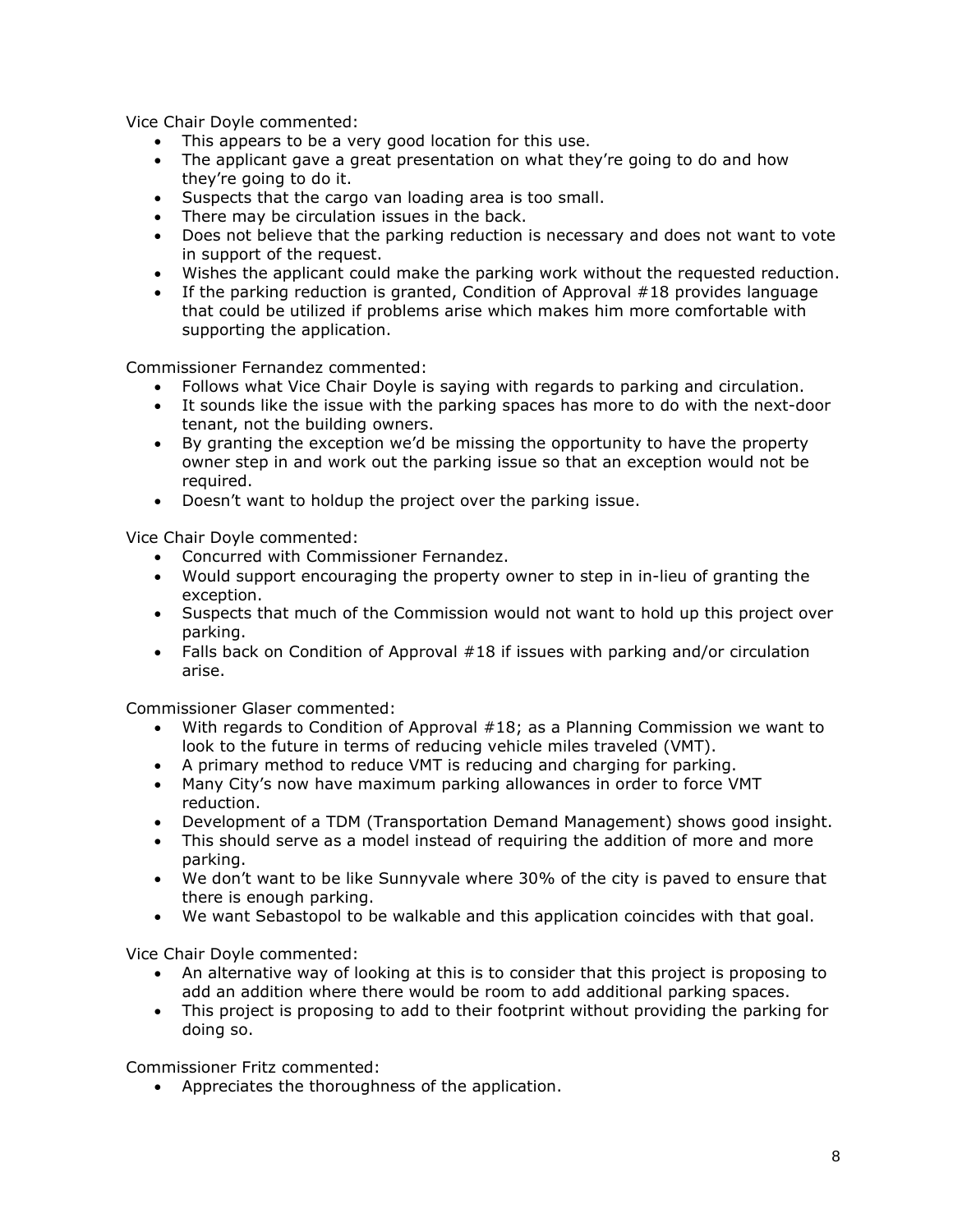- The Commission has had other applications before them for cannabis uses and the appropriateness of the site is always a big consideration.
- This site is zoned industrial and the building is industrial.
- The site is appropriate for the proposed use.
- Appreciates that there is residential nearby.
- While the building can be seen from the Joe Rodota trail, the applicant is not doing anything that would draw more attention to the building.
- Appreciates thoroughness of their TDM.
- It's great to think about ways to encourage your employees to take alternate transportation.
- Concurred with Commissioner Glaser with regards to parking.
- Has zero concerns on parking being an issue.
- Parking calculations can be very arbitrary.
- Based on what the applicant has presented it sounds like they'll have adequate parking.
- Has walked by the project site several times and there's usually less than a handful of cars parked out front.
- There seems to be about 30 parking spaces available at any given time.
- Director Svanstrom mentioned that the previous use would have had a higher parking requirement.
- Doesn't have a concern regarding truck trips and does not think that they need to be limited.
- 10, or even 40 trips per week would probably be negligible in terms of the impact.
- The neighboring Post Office has way more trips coming out of it every day and it's not an issue.
- Appreciates neighbor concerns regarding trucks and noise but the applicant is proposing to use cargo vans, not semitrucks.
- Does not think that people are going to hear when deliveries are being made and does not think any additional conditions are needed.
- Suggested adding a condition that would require loading and unloading to occur inside.
- Does not have concerns regarding truck traffic to the site.
- Reiterated his appreciation for the thoroughness of this application.
- This seems like a good business that is being proposed on an appropriate site.
- Supports this project.

Commissioner Douch commented:

- Concurs with Commissioner Fritz on all counts.
- Loading and unloading should be conditioned to be inside.
- The security measures as presented are already very robust.
- If loading and unloading does not occur inside, it should be an element of the security plan in terms of how it will be handled.
- 16' is tight for a truck.
- Limiting the number of trips does not feel appropriate.
- If there are operational concerns regarding noise, time constraints could help to address those.
- The proposed hours of operation are currently conditioned as 6 a.m. to 9 p.m. which may warrant a bit of discussion.
- Perhaps 7 a.m. to 8 p.m. would be more appropriate.
- Reducing their hours to 9 a.m. to 5 p.m. does not seem necessary based on the likely impact.
- The concerns regarding noise may be a moot point given that the neighboring business is a 24-hour towing service.